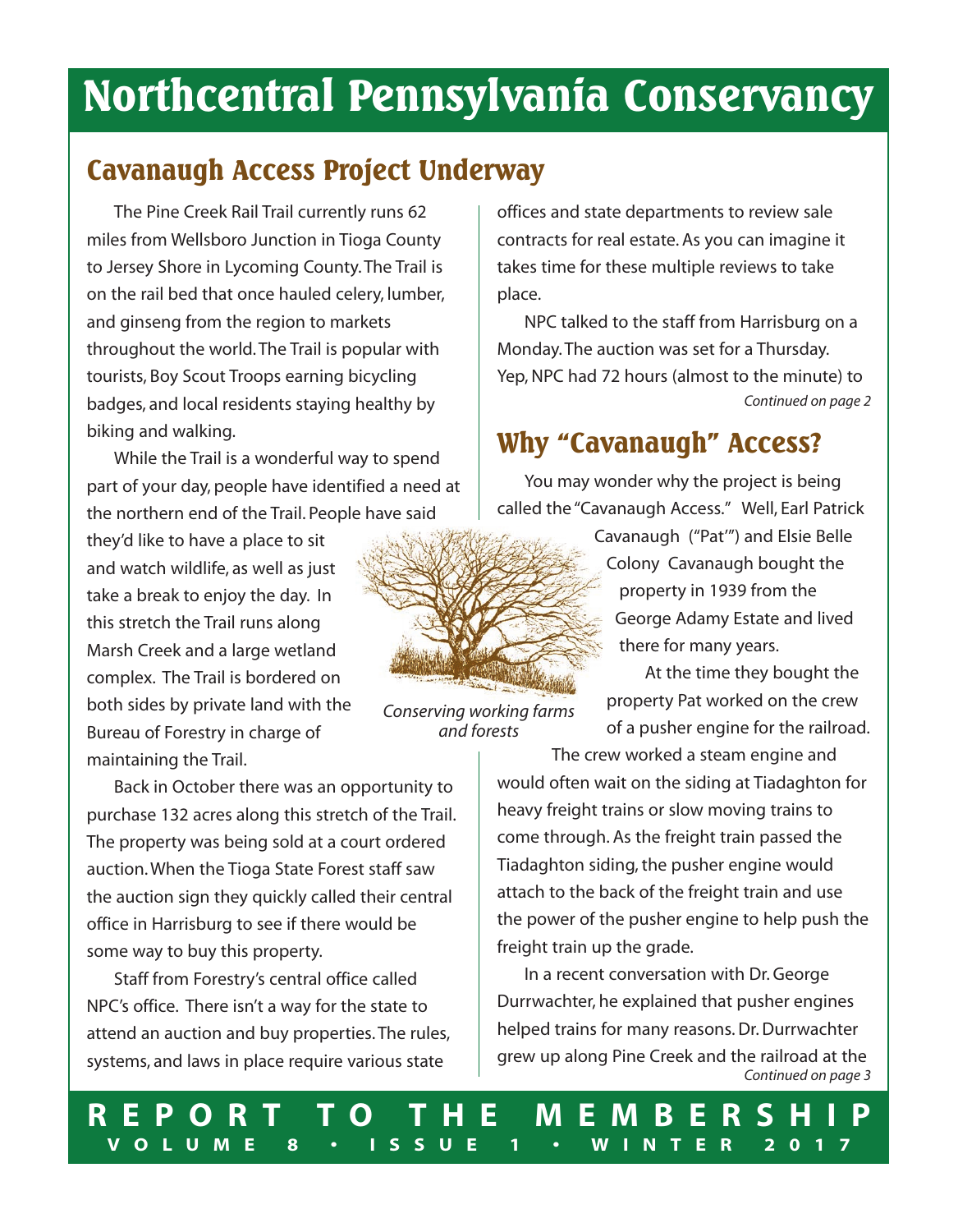### **Cavanaugh Access** *Continued from front page*

figure out if the property had conservation value and if NPC could buy it.

 Because of the support NPC receives from you, the members and donors, the organizational systems were in place to allow staff to research the conservation values, visit the property to document its condition, gain board approval of the project and authorization to bid, attend the auction, and be the high bidder!!!

 57 days after that initial conversation with Forestry's Harrisburg staff, the Northcentral Pennsylvania Conservancy took title to an amazing 132 acres!!

 With your continued support we're now working toward conveying the property to the Bureau of Forestry and preparing the property to become an access point to the Pine Creek Rail Trail.

 The property's ecological features include wetlands along Marsh Creek. The wetlands are extensive, fed by Canada Run, and close to wooded areas. This allows wildlife to use the wetlands and Creek by moving from the forest to the stream and wetlands and back.

 Marsh Creek is a major tributary to Pine Creek. Marsh Creek meanders and bends through this property for nearly one mile. This Creek and its



associated wetlands are a huge sponge that provide water year round that helps keep Pine Creek's water cooler in the summer.

 The property's location is part of its recreational attributes. Because it's almost exactly halfway between the access near Pag-Omar Farm Market/Wellsboro Junction and the Ansonia Access near where Marsh Creek enters Pine Creek, the Bureau of Forestry plans to create a parking area and access to the Pine Creek Rail Trail at the Cavanaugh Access property. A few benches will be added to the property to allow bikers, hikers, walkers and wanderers a place to sit, rest, and enjoy the day. Forestry will eventually create a walking trail to allow people to see more of the wetlands, and hopefully see more wildlife.

 There is some work to do before the property becomes useable as the Cavanaugh Access. There is household debris on the site and a house that isn't in great shape. These need to be cleaned up and removed from the property before a parking area, benches and walking trails can be constructed. The history of farming, logging, and the railroad adds the potential for some interesting educational opportunities along the Trail and for signage at the parking area.

### *Did you know NPC can accept credit card payments online through Paypal?*

You don't need to have a PayPal account, just your credit card information. You can use this to register for events, to make donations, and to set-up a recurring monthly payment if you

like to spread your gift out over the year.

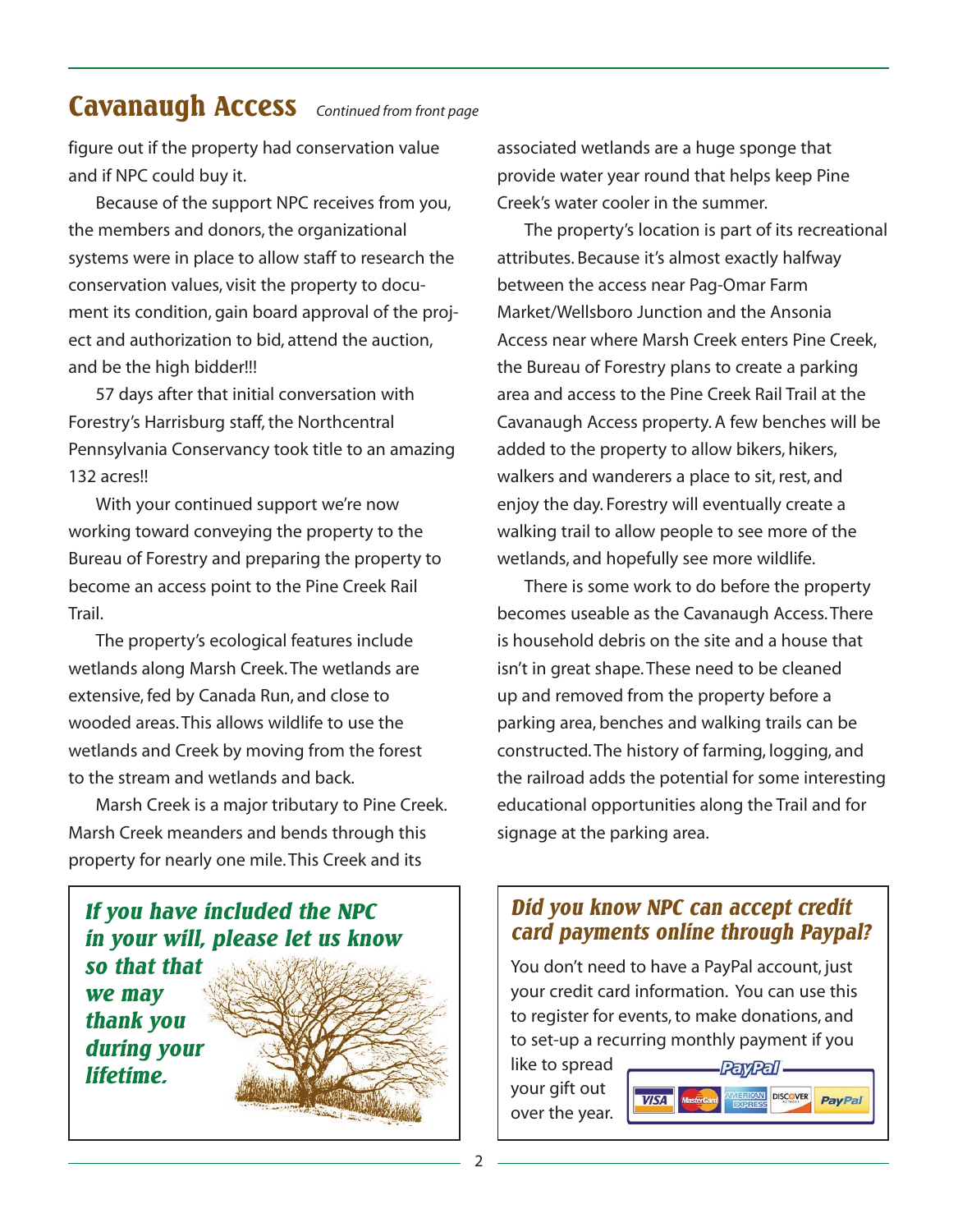# **Why "Cavanaugh"** *Continued from front page*

village of Cammal. Cammal had a side track to allow one train to pull off so another could pass. The problem was once a train pulled off and stopped it was hard to get it moving again. The pusher crews would help these trains get moving again.

 Dr. Durrwachter also remembers watching steam engines work to get started again after stopping at a water tower to refill. As the name implies, steam engines needed steam and used water to create that steam. Water towers were scattered along the rail line so the engines could refill. This meant the pusher engines were needed throughout the rail line to help the heavier trains start moving again after they refilled at the water tower.

 While we now walk and bike on the rail line for recreation the railroad had gentlemen whose job it was to walk specific sections of the track each day. These trackwalkers would do minor maintenance themselves, identify larger maintenance needs for the crews to undertake, and work to keep the track clear of rock slides and snow.

 The Cavanaugh's were involved in this aspect of the railroad's operation too. Pat was named after his father, Patrick Josephus "PJ" Cavanaugh. PJ was a trackwalker for the railroad. His section of the line was from Marsh Creek down to Tiadaghton. He walked down and back everyday to ensure the railroad's trains could travel safely. Pat Cavanaugh doesn't just help us honor the region's rail history, Pat also farmed during this time and helps us understand the region's farming past. He became a full-time farmer when diesel began to replace steam and the pusher engines were phased out. Pat's nephew, Grant, remembers a dairy at the property as well as Pat raising hunting dogs.



*Patrick Josephus Cavanaugh, born in Cork, Ireland 1861; immigrated thru NY at 4 years old; died 1921 in Delmar Township, aged 60 years.*

 Farming wasn't new to Pat. He and his brothers worked on the Adamy and Webster celery farms as kids.

 Celery and lettuce was grown along Marsh Creek for decades. In 1901 four families owning land along the Creek entered into a legal agreement pledging to each other to keep the land properly drained and cared for to allow the celery and lettuce farming to continue.

 Celery farming was a 9 to 10 month process. In mid-January seeds were planted and kept in "nurseries." These greenhouses were built out of glass and set directly on the ground. One woman whose father was a celery farmer explained she used a salt shaker to plant the seeds in the greenhouses. She then would go back through with a watering can to set the seeds.

 The farmers used steam boilers and woodstoves to keep the greenhouses warm. The fires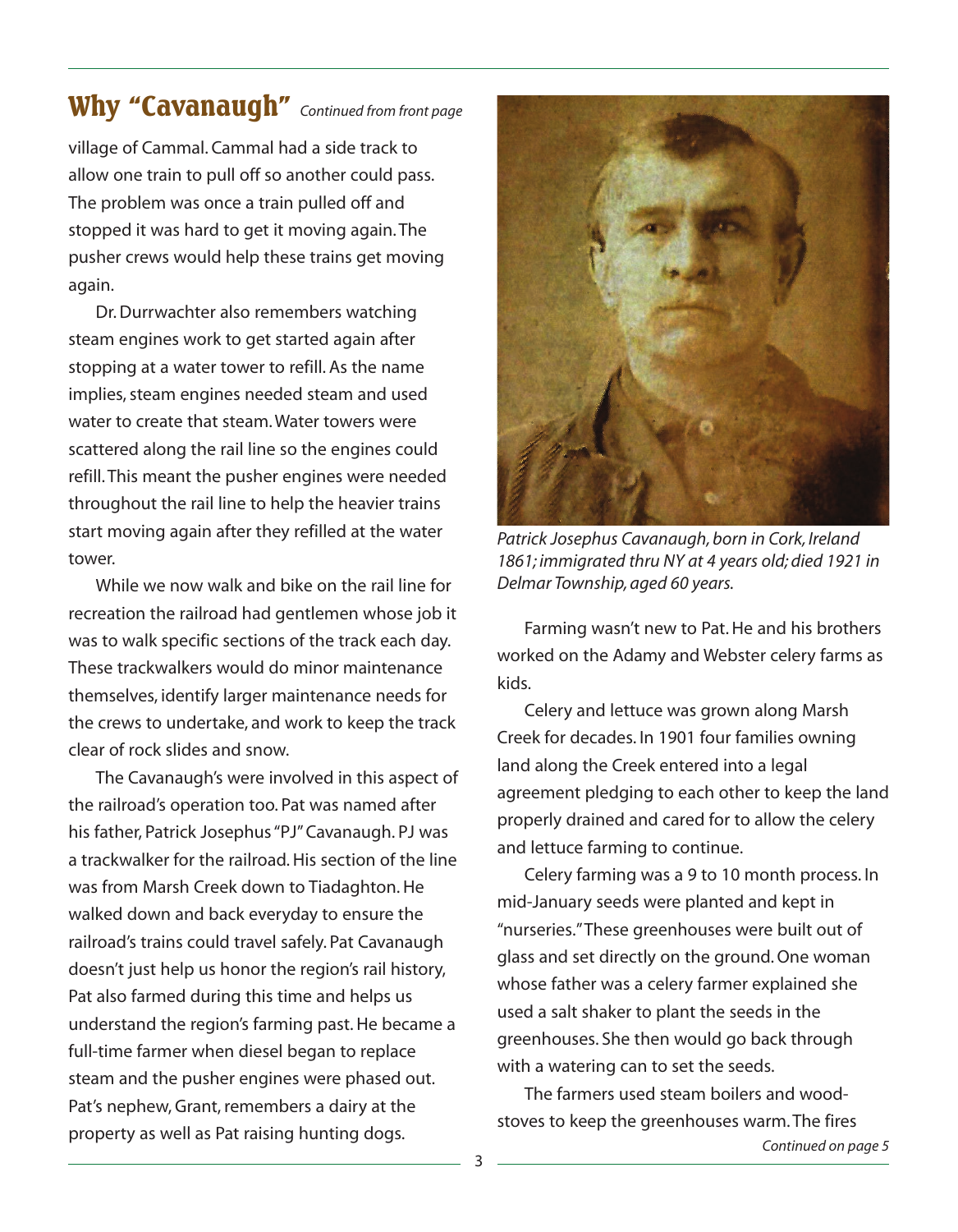# **Easement Inspection Highlights**

*Each year as the conservation easements are inspected there are some interesting things that are observed or occur. Here are some of those from 2016 that didn't fit in the summer or fall newsletters:* 

- **June 6:** A mink was hunting along a small stream on the Joshi easement, looking for a fish, frog, salamander or something else to eat. Here was an excellent reminder of how important clean water is to wildlife --and humans too. A couple of mouse-like high-pitched squeaks brought it on the run – made me glad that I'm not mouse-sized or the mink isn't the size of a Labrador retriever.
- **July 11:** For the second time, as I was inspecting the Bride Farm easement several hummingbird clearwing moths were feeding on wild bergamot in a meadow. Hummingbird clearwings are day-flying moths that have butterfly-like mouthparts that enable them to feed on nectar deep within flowers. Portions of the wings are, in fact, clear and they act like hummingbirds as they fly from flower to flower. Un-mowed meadows like this one are valuable habitat for many species of wildlife and are increasingly scarce as land is intensively used for row crops or converted to suburban lawns.
- **September 12:** Met with a landowner, their consulting forester and a representative of the U.S. Department of Agriculture to discuss upcoming efforts to rid the property of invasive exotic shrub species. As yet, there aren't many invasive shrubs in this woodland, but there are scattered patches of Japanese barberry, autumn



*Hummingbird Clearwing Moth*

 olive, and Japanese stiltgrass beneath the trees. These invasives inhibit reproduction of native tree species and can eliminate wildflowers and other low-growing plants. It's much easier to eliminate them now, when they're just beginning to gain a foothold than after they dominate a site.



*Chris Gastrock (Tioga State Forest District Forester), Dennis Ringling (NPC Board member), and Tom Corbett (NPC Technical Committee member) on the Pine Creek Rail Trail at the soon to be Cavanaugh Access.*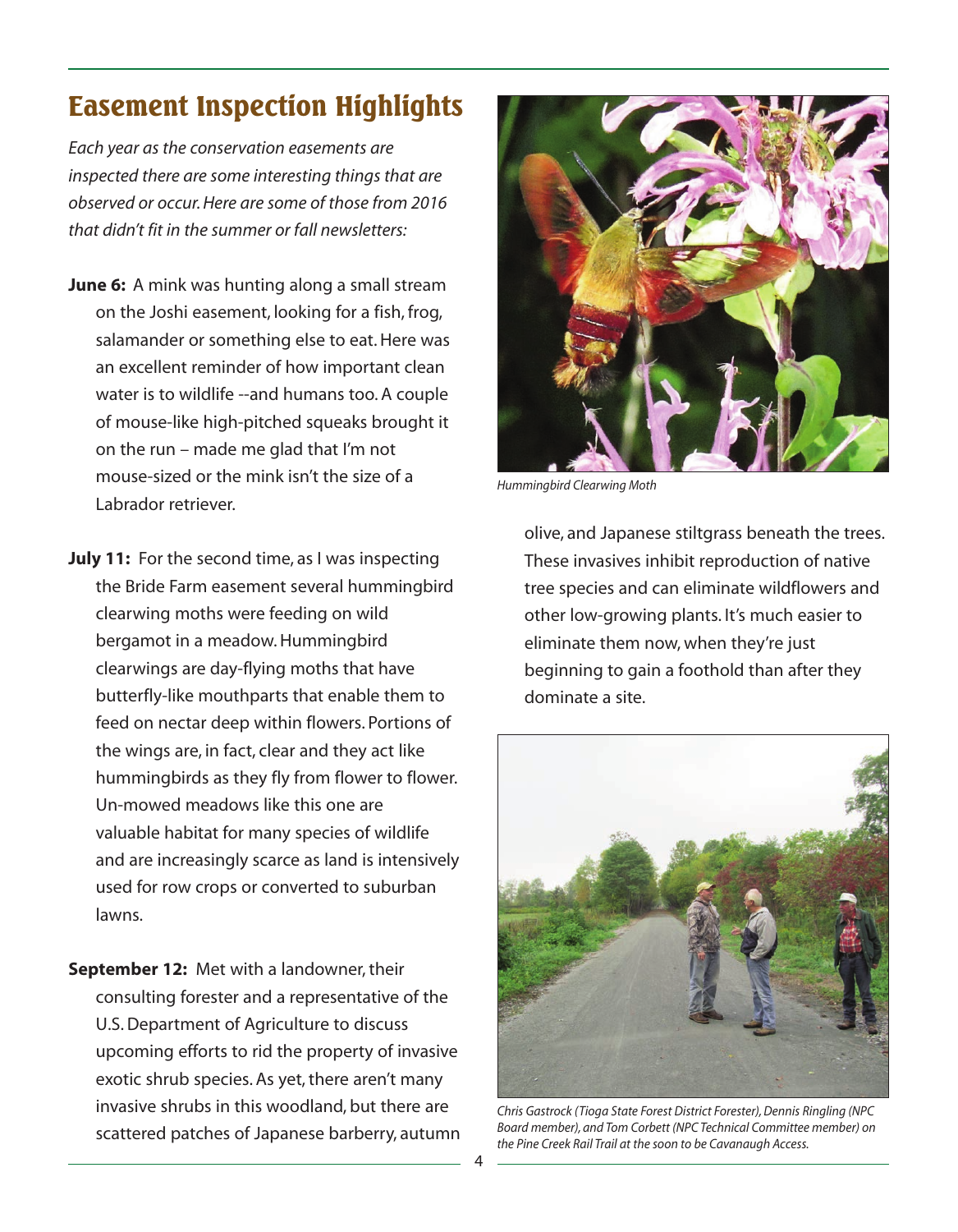### **Why "Cavanaugh"** *Continued from page 3*

had to be tended around the clock to keep the seedlings warm. Pat's older brother worked as a "fire man" on the Webster's farm beginning at age 13. The knowledge and experience he gained with the steam boiler on the farm helped him gain employment with the New York Central Rail Road. This greenhouse experience also helped Pat and his work with the pusher engines.

 In April or May the seedlings were then moved from the greenhouses outside, to the fields in the wetlands, the Muck. The horse would be outfitted with "muck shoes" before cultivating the field. On some farms the "muck shoes" were blocks of wood strapped to the horse's feet on other farms it was steel lid covers. The idea was to make a larger surface to distribute the horse's weight.

 After the horses were done, the hand work began. The planting in the fields was done on hands and knees. The person setting the seedlings would use their finger to create a hole in the ground, place a seedling in the hole, and then create another hole six to eight inches away. During harvest, a large knife was used to cut the celery out of the field. The celery was then taken to washing vats. After cleaned, the celery would be crated and staked on rail cars packed with ice. The railroad would set boxcars at designated rail sidings for the farmers to fill. Once the harvest was in and the car filled, the railroad would then hook up the box car and ship the celery.

 Pat and Elsie Cavanaugh and their family tie together the railroad and farming legacy of the region. The Cavanaugh Access is a great way to remember the past and work toward a future of walking, biking, wildlife watching, nature photography, and sitting in the sunshine on a beautiful spring day.

### **Celebrity Waiter Night**

 Are you ready for a wonderful meal, fabulous service by NPC's Celebrity Waiters & Bartenders, and fun? Then mark your calenda for **Friday, March 24, 2017** and join us at the Peter Herdic House in downtown Williamsport. Dinner reservations begin at 5:30pm.

Please contact the Peter Herdic House for reservations at 570-320-0165. The tip you leave for your Celebrity Waiter will benefit NPC's land protection programs and all proceeds benefit the Northcenral Pennsylvania Conservancy.

 As of January 25, 2017, we have confirmed Susan Durrwachter, Jason Fitzgerald, Dr. Steven Hawley, Rick Mason, Tony Nardi, Dr. Zachary Ritter, Mark Shuman, and Jerry Walls to be on hand, doing their best to keep you entertained.



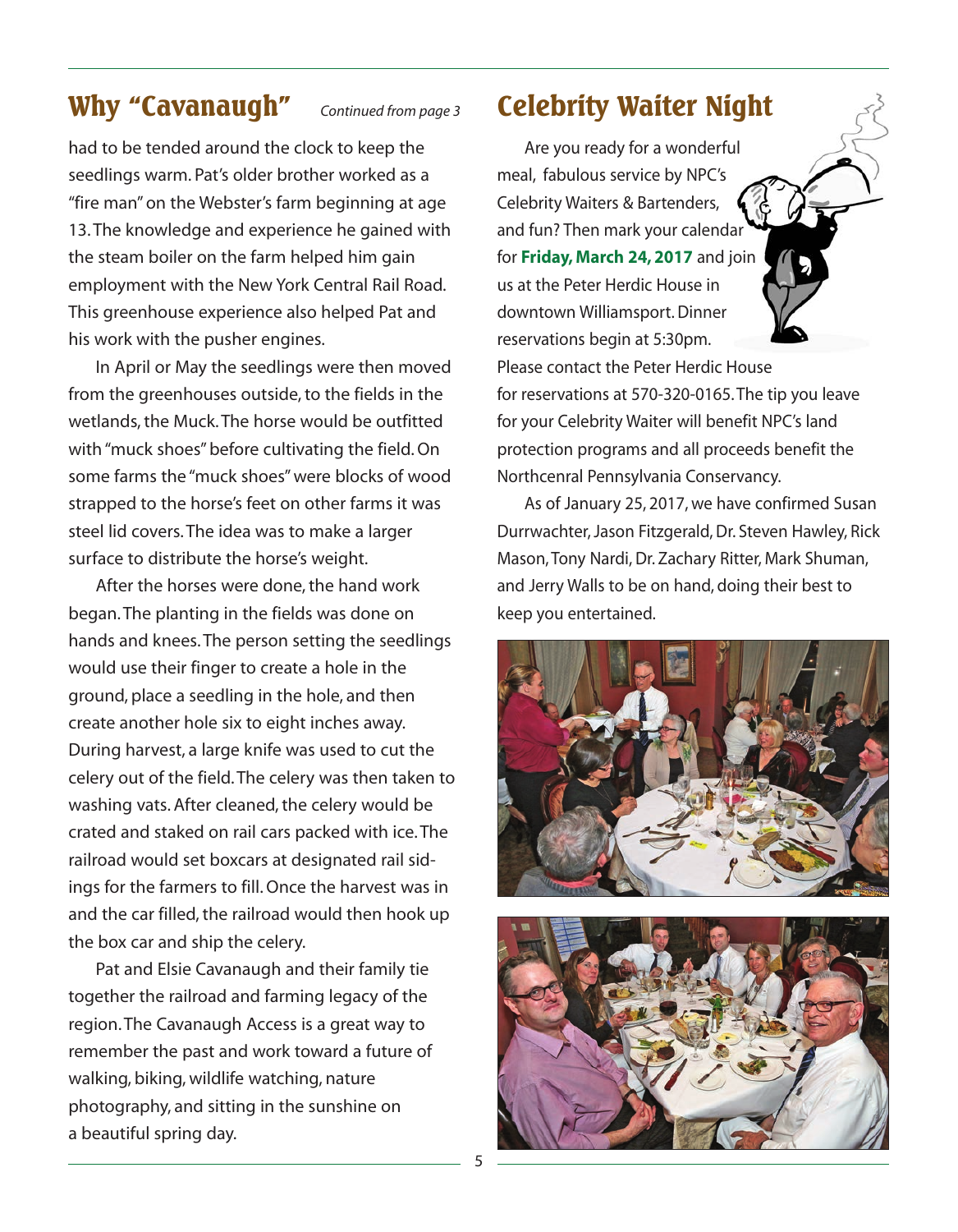# **DONATIONS & CONTRIBUTIONS • August 1 to December 31, 2016**

#### **MEMBERSHIPS**

**ELK (\$5000)**

George & Shirley Durrwachter

#### **BOBCAT (\$1000-\$4999)**

Alan Viani & Jane Morgenstern Jerry & Joy Walls

#### **BLACK BEAR (\$500-\$999)**

Dr. & Mrs. Daniel R. Gandy Dr. Kim Herrman Charles D. Lamade Mel & Susan Lewis Walter & Trisha Nicholson James & Cheryl Redmond William & Kimberly Van Campen

#### **WHITE-TAILED DEER (\$250-\$499)**

Malcolm Barlow James W. & Cynthia Mengel Bower Nancy Bower Blair & Mary Carbaugh John M. Confer David & Sally Craig DCNR - Bureau of Forestry, Tiadaghton Alison Diehl Dr. Werner & Anna Martha Fetter Michael R. & Teri H. Fisher Green Packaging, Inc. Mr. & Mrs. Law Groner Brian Haas Andrew & Elizabeth Harris Susan Joshi Richard Karp Lewis A. & Myla Magent Marty & Wendy McCormick Laurence F. Miller Mr. & Mrs. Charles M. Plankenhorn Len Richards & Maureen McClure Dave Rockey

#### **BLACK CHERRY (\$100-\$249)**

Anonymous Nancy G. W. Baker Larry R. Bason, VMD

### **BLACK CHERRY**

**(Continued)** Jonathan Bastian Ron & Sondra Beach E. Lee Bellinger M.D. Patricia W. Booth Barry & Nancy Boyer Daniel Brennan Bruce & Betty Buckle Thomas & Laurie Burkholder Debra Burrows Russell E. & Linda M. Campbell Reneé Carey Robert W. Colley R. Max & Nancy Coy Andra DeHart-Robbins Doug & Frani Doherty Ralph & Rosie Dotterer Larry & Maggie Emery Larry Entz Nicole Faraguna Veryl & Linda Frye Pamela Gass & John Hamilton Craig & Marty Harris James Holtzman John & Karen Humphrey Ken & Marcia Johnson Tiffani M. Kase, Esquire Rod & Sue Keller Oscar W. Knade Jr. Lamar Advertising Leo Lambert Patricia Lane C. Fred & Judy LaVancher Wayne & Connie Livingston Dr. Donald R. Lundy Jr. Robert W. & Barbara McCullough, III Mr. & Mrs. Charles Moore Candace S. Nevel & Ellice Tomlinson Robert & Sarah Newcomb Virginia F. Nicholas Stuart & Judy Olinsky Pine Creek Outfitters Joseph H. Radley Dennis & Patricia Ringling George & Barbara Rizzo Annie Sanders Slate Run Sportsmen R. Bruce & Jeane Smay Staiman Recycling Corporaton

#### **BLACK CHERRY (Continued)** Linda Stein Rick & Cathy Torsell B. J. Van Ess Jim & Beth Weaver Paul O. & Patricia Wentzler Jane B. Williams Dr. Mel & Gail Zimmerman

#### **RED OAK (\$50-\$99)**

Donna Amer Dennis & Linda Ault Carl & Marti Barlett Terry & Cindy Belles Dale & Shirley Bittenbender Dr. & Mrs. Bruce Burns David Bush James Carey John M. & Rhonda D. Carpenter Clinton Cnty. Economic Partnership Ned Coates & Gayle Peters-Coates Mary Cosgrove Joyce Davis Glenn Davis Amy DeHart-Woodcock Dr. Robert Ecker Rebecca Ferguson Marian L. Fetter & Mark Kleinfelter James Geurts Joan C. Gingrich James W. Green Lynn & Dennis Greenly Hardy Hansen Mr. & Mrs. Donald King Frances Kuntz John A. Leo Charles & Fay Lindrooth Paul Lumia Alan D. Lunger Jon S. Malsnee Bob & Donna McCoy Jack McKee Mount Prospect Rifle Club Annette & Matthew Nuss Nancy Paulhamus David Pfleegor John & Lana Raymond Patricia A. Reeder

#### **RED OAK (Continued)**

Bob Ross Michael & Camille Salvatori Carl W. Schlappi Dawn Schon Alvin L. Snowiss David & Louise Stone David Swank Philip & Barbara Thomas, Sr. Vassallo Engineering & Surveying, Inc. Andrea Young John E. & Deborah E. Young

#### **SUGAR MAPLE (\$35-\$49)**

Dan & Patti Alters Robert & Joan Bauder Lois Block Patty L. Bowman Esq. James D. & Maria C. Casale Romey & Heather Fagnano Toner & Kathy Hollick Dr. & Mrs. Ira G. Masemore Dr. & Mrs. Donald L. Oakley Raymond & Darlene Rathmell Fred C. Stiner, Jr.

#### **WHITE PINE (\$25-\$34)**

Bear Hollow Rod & Gun Club Roger & Susan Bunn Dr. & Mrs. Robert Burns Anita Carlson Michael Ditchfield Elizabeth Brown Dugan David & Carol Durrwachter Rep. & Mrs. Mike Hanna Harvey Katz Lycoming Cnty. Pomona Grange Bob & Pat McKernan Deen & Denise McKillips Denny & Linda Murray Jonathan & Anda Nichols Susan Post Ed & Tink Reish Ann F. Rhoads John & Judy Ryder Becky Sanguedolce Susquehannock Lodge Armine Wodehouse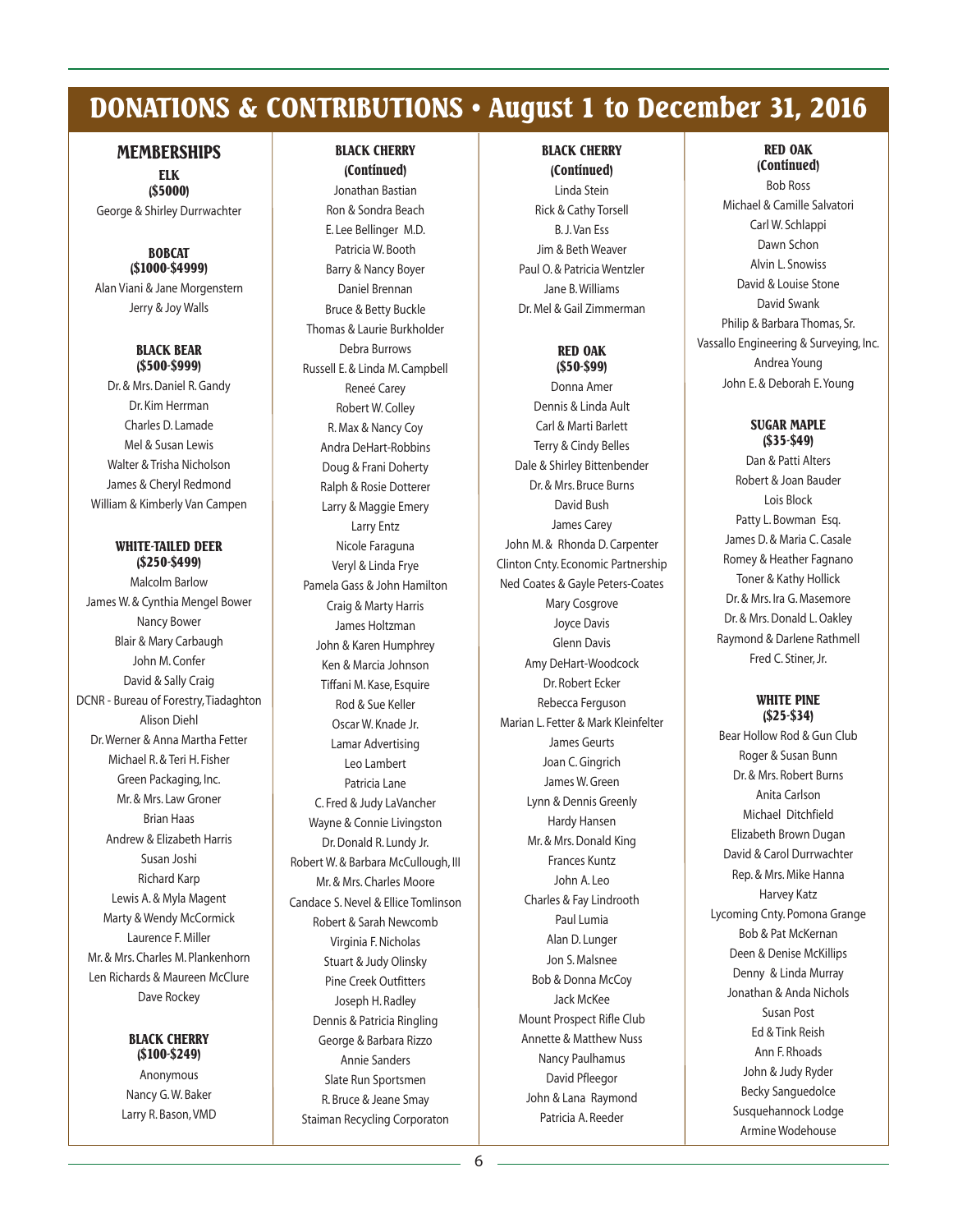### **DONATIONS & CONTRIBUTIONS • August 1 to December 31, 2016**

#### **2016 TIOGA COUNTY DINNER**

Roger Chilson Louis & Wanda E. Irion Jim & Beth Weaver

#### **CAVANAUGH ACCESS CONTRIBUTIONS**

Robert & Helen Bernhardy Bear Mountain Lodge Tiadaghton Audubon Society

**NPC KAYAK OUTING**

Allan & Betsy Quant

#### **MEMORIAL CONTRIBUTIONS**

In memory of Vincent DiSalvo *George & Shirley Durrwachter*

In memory of Bill Hosler *Charles & Helen Schwarz* In memory of Barb Kilgus

*Tom & June Zimmerman* In memory of Thomas Raup *John & Carol Wagner*

In memory of Dr. Gordon Shaw *David Bottomy*

*Dr. John & Jean Burks Alissa du Bois George & Shirley Durrwachter*

### **MEMORIAL CONTRIBUTIONS**

**(Continued)**

In memory of Dr. Gordon Shaw (Continued) *Margaret Gahr Bob & Dorothy Maples Kelly O'Keefe and Kim Connell Susquehanna Imaging Assoc., Inc. Bill & Pam Worobec Enid Yealy*

In memory of Harold & Beulah Yerk *Linda Schramm*

#### **GENERAL CONTRIBUTIONS**

Carl & Marti Barlett Jonathan Bastian Alison Diehl Andrew & Elizabeth Harris Jonathan & Anda Nichols Shirley Rightmire Stephen & Dorothy Schopfer Roy A. Siefert

*Thank You... to all those who continue to support the work of the Northcentral Pennsylvania Conservancy*

### **YEAR END APPEAL WRAP-UP**

*Thank you for helping to conserve this region. Your Year End Appeal, membership, partnership and donations allow NPC to be here, available to work on a variety of land conservation and stream restoration projects for you and future generations. Following is a list of donations received through December 31, 2016. The donations received after this date will appear in the Spring 2017 newsletter.*

Carl & Marti Barlett Larry R. Bason, VMD Terry & Cindy Belles James W. & Cynthia Mengel Bower Dale & Mary Bower Daniel Brennan Brian Brooking Mrs. John L. Bruch, Jr. Alfred W. Buck Bruce & Betty Buckle Ron Butler Sally Butterfield Reneé Carey Richard & Grace Carey Roger Chilson Len & Jean Collins Dr. Robert & Loretta Coltrane Molly Costello Daly & Bob Daly David & Sally Craig Edward Cruttenden Glenn Davis Andra DeHart-Robbins Elizabeth Brown Dugan Dennis & Holly Dusza Larry & Maggie Emery

Dave & Lisa Engle Joanne Fisher Michael R. & Teri H. Fisher Richard Fry George J. Gard James Geurts Gary Glick Daniel Glunk & Margrit Shoemaker Stephen & Diane Groff Bonita E. Hannis Gary & Susan Harris Robert & Margaret Hershey Charles & Carol Hildebrand Toner & Kathy Hollick Louis & Wanda E. Irion Ronald Johnson Susan Joshi Dr. & Mrs. Mohamed Khalequzzaman Sanders Mortuary Dr. Lester G. Kleckner Frances Kuntz Charles D. Lamade Wayne Laubscher Josephine Lewis Mel & Susan Lewis

Wayne & Connie Livingston Charles & Hallie Luppert Gilbert L. Maton Jay & Sue McCormick Marty & Wendy McCormick Laurence F. Miller Terry & Dorian Myers Stash & Helene Nawrocki Mark & Brenda Oberheim Nancy Paulhamus Mr. & Mrs. Charles M. Plankenhorn Susan Post RDF Tax Services, LLC James & Cheryl Redmond Patricia A. Reeder Ed & Tink Reish Phyllis Wise Reynolds Ann F. Rhoads Dennis & Patricia Ringling Jack & Joann Rishel Roan Inc. Ms. Ruth Rode Ryan Rudisill Harold D. Sausser Stephen & Dorothy Schopfer

Linda Schramm Charles & Helen Schwarz Wayne H. & Carol Scott Sr. Sam Shaheen Mark Shuman Roy A. Siefert Matt & Kim Smargiasso Gary & Karen Spies Richard & Susan Sprout Michael & Laura J. Steele Bob & Becky Stoudt & Family Albert & Judith Styrcula Dick & Carolee Thatcher Rich & Alice Trowbridge Chalmer Van Horn Harry & Becky Webster Paul O. & Patricia Wentzler Wheeland Lumber Co. Inc. Thelma White Skip & Linda Wieder Jane B. Williams Dorothy Yannaccone Dr. Mel & Gail Zimmerman